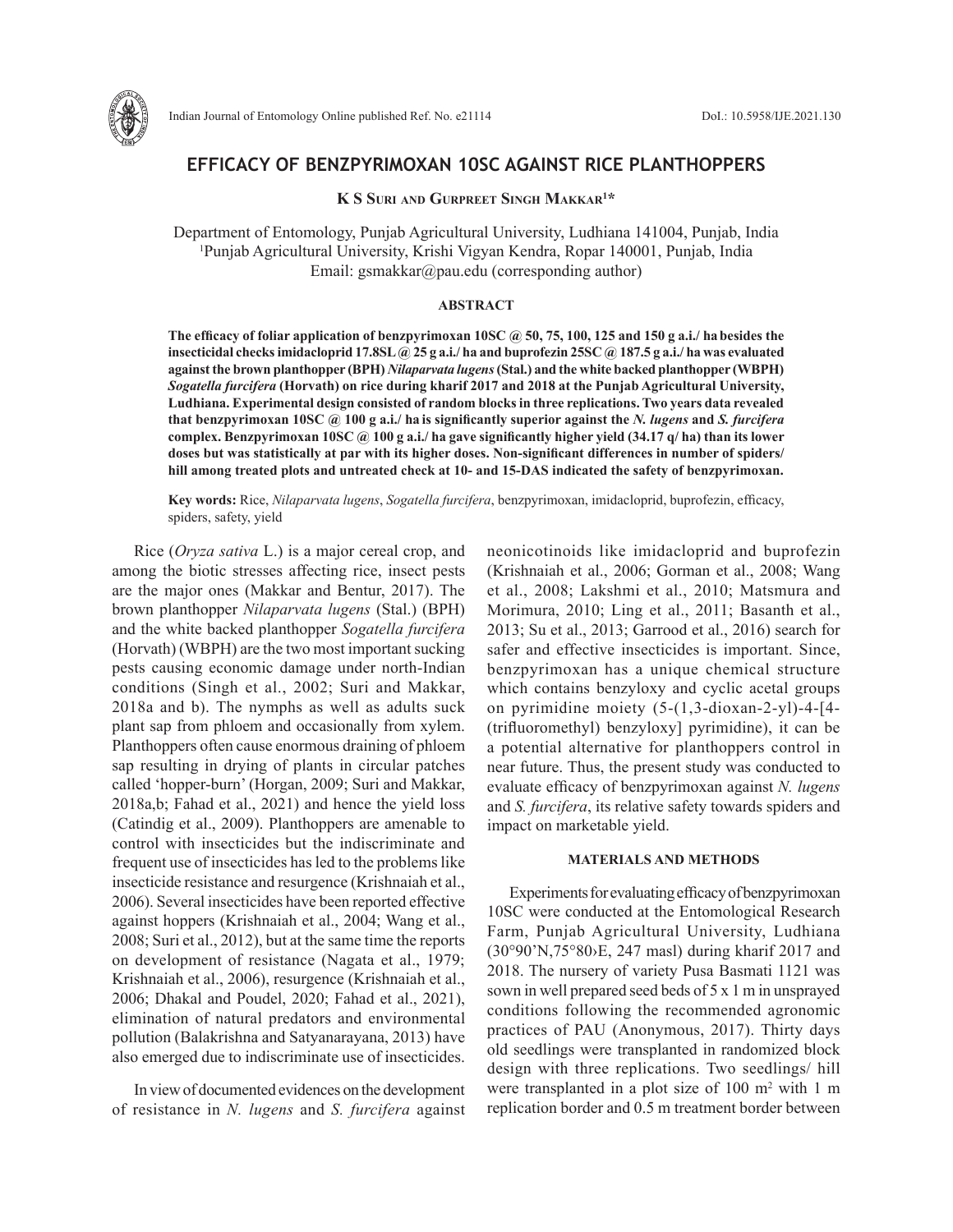the plots, on July 11 and July 18, respectively during the two years. The plant to plant and row to row distance was maintained at 0.15 and 0.20 m, respectively. The individual experimental plots were separated by bunds and water channels to ensure prevention of water movement from one plot to another. Urea was applied  $\omega(0.100 t)$  ha in two equal splits i.e. 3 and 6 weeks after transplanting (Anonymous, 2017). Altogether, there were eight treatments including benzpyrimoxan 10SC @ 50, 75, 100, 125, 150 g a.i./ ha, besides insecticidal checks imidacloprid 17.8SL @ 25 g ai/ ha, buprofezin 25SC  $(a)$  187.5 g a.i./ ha, and an untreated control. Additionally, benzpyrimoxan 10SC  $\omega$  200 and 250 g a.i./ ha was evaluated for phytotoxicity. Insecticides were applied on the basis of economic threshold level on September 1 and 15, 2017 and September 22, 2018 using 250-300 l/ ha.

The incidence of *N. lugens*, *S. furcifera* and predatory spiders (*Lycosa* sp., and *Tetragnatha* sp.) was recorded on 10 randomly selected hills/ plot in each replication one day before treatment (BT) and 3, 7, 10, and 15 days after spray (DAS) and presented as mean number/ hill following the standard methodology (Heinrichs et al., 1981). The data on mean number of hoppers before and after the treatment was used to calculate % reduction over control (PROC) as per the following formula (Henderson and Tilton, 1955): %t reduction over control  $(PROC) = 1 - [ TaxCb] \times 100$ , where

[Tb x Ca]

Ta: Population after treatment in treated plot; Tb: Population before treatment in treated plot; Ca: Population after treatment in control plot; and Cb: Population before treatment in control plot. The observations for phytotoxicity were recorded on the basis of epinasty, hyponasty, necrosis, vein clearing and wilting on 0-100% scale at 1, 3, 5, 7 and 10 DAS where 0 meant 'no phytotoxicity' and 100 meant 'death of plant'. The data on mean number of planthoppers/ hill were transformed using square root transformation. The treatment means were analysed through a randomized block design using ANOVA and were separated by least significant difference (LSD, p=0.05) (Gomez and Gomez, 1984) using CPCS1 software.

#### **RESULTS AND DISCUSSION**

All insecticidal treatments proved significantly superior than the untreated check in controlling the *N. lugens* and *S. furcifera* infesting rice. Pretreatment incidence of *N. lugens* varied from 17.4 to 17.7 hoppers/ hill and the differences were non-significant (Table 1). Significant reduction was recorded after 3, 7, 10 and 15 days of insecticide application; at 3 DAS, benzpyrimoxan 10SC @ 150 g a.i./ ha recorded the least incidence (6.17 hoppers/ hill) followed by benzpyrimoxan 10SC  $\omega$  125 and 100 g a.i./ ha (6.30 and 6.45 hoppers/ hill), however, the three were statistically at par with each other but significantly superior to the checks, imidacloprid and buprofezin (7.10 and

|                    | Dose/ha |        |               | Mean no. of N. lugens/ hill |              |              |              | Mean no. of <i>S. furcifera</i> hill |                  |                       |                  |               |
|--------------------|---------|--------|---------------|-----------------------------|--------------|--------------|--------------|--------------------------------------|------------------|-----------------------|------------------|---------------|
| Treatment          | g a.1.  | Formu- | <b>Before</b> | 3                           |              | 10           | 15           | Before                               | 3 DAS 7 DAS      |                       | 10               | 15            |
|                    |         | lation | treat-        | <b>DAS</b>                  | <b>DAS</b>   | <b>DAS</b>   | <b>DAS</b>   | treat-                               |                  |                       | <b>DAS</b>       | <b>DAS</b>    |
|                    |         | in ml  | ment          |                             |              |              |              | ment                                 |                  |                       |                  |               |
| Benzpyrimoxan      | 50      | 500    | 17.5          | 11.03                       | 9.82         | 10.67        | 12.63        | 5.07                                 | 3.93             | 3.73                  | 4.58             | 5.87          |
| 10SC               |         |        |               | $(3.46)^d$                  | $(3.27)^d$   | $(3.38)^d$   | $(3.66)^d$   |                                      | $(2.22)^{b}$     | $(2.17)^d$            | $(2.36)^d$       | $(2.62)^c$    |
| Benzpyrimoxan      | 75      | 750    | 17.4          | 9.47                        | 7.58         | 8.97         | 10.17        | 5.10                                 | 3.72             | 3.18                  | 3.92             | 5.28          |
| 10SC               |         |        |               | $(3.22)^c$                  | $(2.90)^c$   | $(3.12)^c$   | $(3.29)^c$   |                                      | $(2.17)^{b}$     | $(2.04)^c$            | $(2.22)^{\circ}$ | $(2.51)^{bc}$ |
| Benzpyrimoxan      | 100     | 1000   | 17.5          | 6.45                        | 3.72         | 4.92         | 6.80         | 5.18                                 | 2.70             | 1.80                  | 2.07             | 3.15          |
| 10SC               |         |        |               | $(2.71)$ <sup>ab</sup>      | $(2.16)^{a}$ | $(2.42)^{a}$ | $(2.77)^{a}$ |                                      | $(1.92)^{a}$     | $(1.70)^a$            | $(1.75)^{a}$     | $(2.04)^{a}$  |
| Benzpyrimoxan      | 125     | 1250   | 17.7          | 6.30                        | 3.53         | 4.87         | 6.72         | 5.15                                 | 2.65             | 1.77                  | 2.07             | 3.07          |
| 10SC               |         |        |               | $(2.68)$ <sup>ab</sup>      | $(2.11)^{a}$ | $(2.41)^{a}$ | $(2.76)^{a}$ |                                      | $(1.91)^{a}$     | $(1.66)^{a}$          | $(1.75)^{a}$     | $(2.02)^{a}$  |
| Benzpyrimoxan      | 150     | 1500   | 17.6          | 6.17                        | 3.45         | 4.78         | 6.67         | 5.03                                 | 2.65             | 1.75                  | 2.02             | 3.07          |
| 10SC               |         |        |               | $(2.66)^{a}$                | $(2.09)^{a}$ | $(2.39)^{a}$ | $(2.75)^{a}$ |                                      | $(1.91)^{a}$     | $(1.66)^a$            | $(1.74)^a$       | $(2.02)^{a}$  |
| Imidacloprid       | 25      | 140    | 17.6          | 7.10                        | 5.05         | 6.48         | 8.32         | 5.25                                 | 3.75             | 2.33                  | 3.12             | 5.23          |
| 17.8SL             |         |        |               | $(2.83)^{b}$                | $(2.45)^{b}$ | $(2.72)^{b}$ | $(3.03)^{b}$ |                                      | $(2.18)^{b}$     | $(1.82)^{b}$          | $(2.03)^{b}$     | $(2.49)^{b}$  |
| Buprofezin         | 187.5   | 750    | 17.5          | 10.53                       | 3.87         | 4.62         | 6.12         | 5.00                                 | 3.87             | 1.93                  | 2.22             | 3.63          |
| 25SC               |         |        |               | $(3.35)$ <sup>cd</sup>      | $(2.20)^a$   | $(2.37)^{a}$ | $(2.66)^{a}$ |                                      | $(2.21)^{b}$     | $(1.71)^{a}$          | $(1.79)^{a}$     | $(2.15)^{a}$  |
| Untreated          |         |        | 17.6          | 20.20                       | 22.47        | 25.23        | 27.90        | 5.07                                 | 5.75             | 6.88                  | 7.93             | 9.30          |
| control            |         |        |               | $(4.58)^e$                  | $(4.83)^e$   | $(5.10)^e$   | $(5.35)^e$   |                                      | $(2.60)^{\circ}$ | $(2.80)$ <sup>e</sup> | $(2.99)^e$       | $(3.21)^d$    |
| $LSD$ ( $p=0.05$ ) |         |        | <b>NS</b>     | (0.16)                      | (0.15)       | (0.20)       | (0.19)       | NS                                   | (0.08)           | (0.10)                | (0.08)           | (0.12)        |

Table 1. Field efficacy of benzpyrimoxan 10SC against *N. lugens* and *S. furcifera* on rice

Data values pooled mean of two years based on counts on 10 hills/ replication; DAS-Days after insecticide spray; Figures in parentheses after sq. root transformations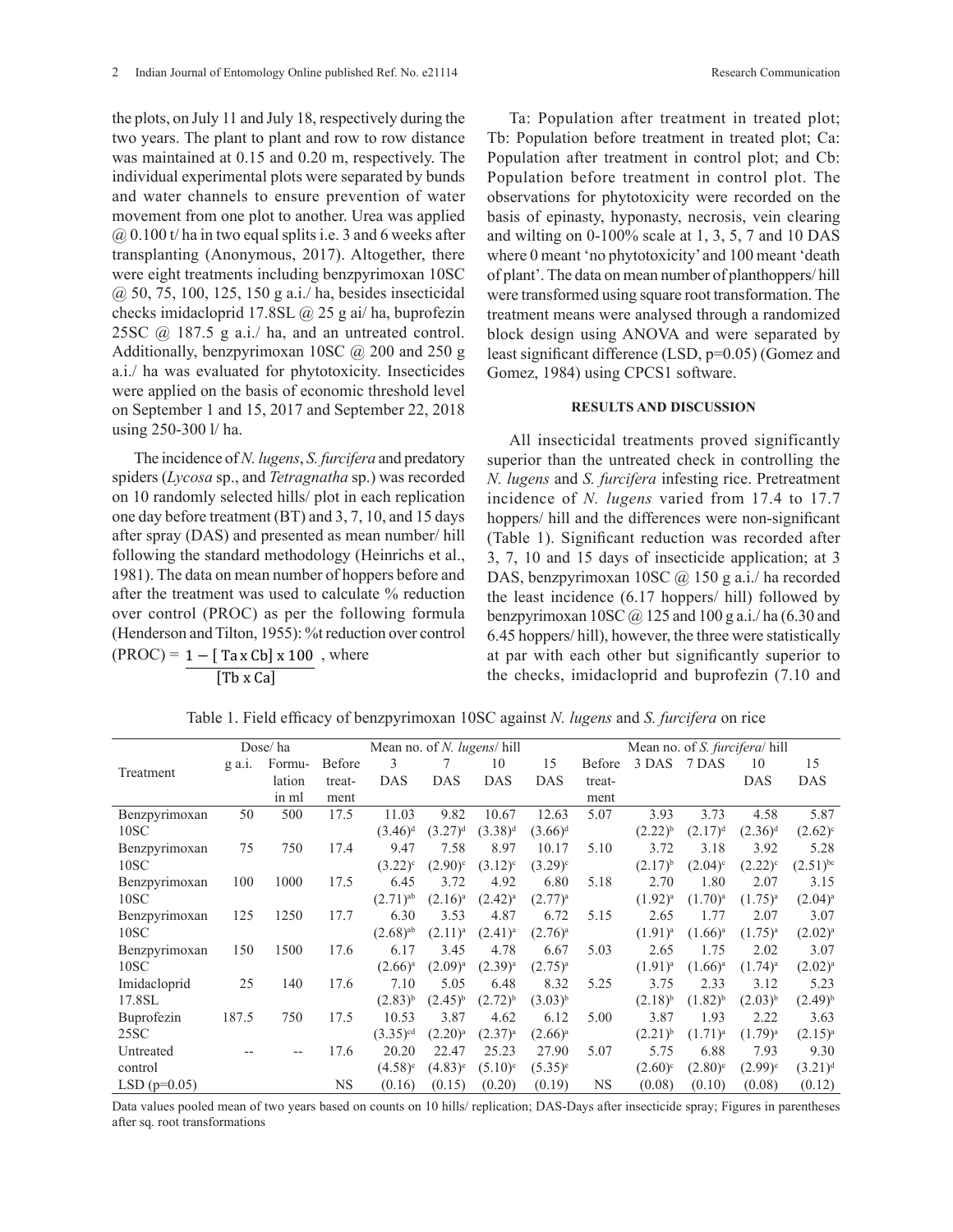10.53 hoppers/ hill, respectively) and benzpyrimoxan 10SC @ 50 and 75 g a.i./ ha (11.03 and 9.47 hopper/ hill, respectively). Seven days after the application, benzpyrimoxan 10SC @ 100, 125 and 150 g a.i./ ha (3.72, 3.53 and 3.45 hoppers/ hill, respectively) were found equally effective against *N. lugens* and the latter three were also at par with buprofezin 25 SC  $\omega$  187.5 g a.i./ ha (3.87 hoppers/ hill) indicating relatively slow mode of action of buprofezin. A similar trend was observed at 10 DAS and 15 DAS where benzpyrimoxan 10SC @ 150 g a.i./ ha recorded the lowest *N. lugens* incidence (4.78 and 6.67 hoppers/ hill, respectively) and was found equally effective to its lower doses  $\omega$ 100 (4.92 and 6.80 hoppers/ hill, respectively), 125 g a.i./ ha (4.87 and 6.72 hoppers/ hill, respectively) and buprofezin (4.62 and 6.12 hoppers/ hill, respectively). Satoh et al. (2021) also reported remarkable activity of benzpyrimoxan against nymphs of rice planthoppers, including strains resistant to existing insecticides. Asai et al. (1983) and Ghosh et al. (2013) also reported the slow action of buprofezin in controlling the *N. lugens*.

Before spray, *S. furcifera* incidence among the various treatments plots varied from 5.00 to 5.25 hoppers/ hill without any significant differences amongst all. However, a significant reduction was recorded after 3, 7, 10 and 14 days of insecticidal application. Benzpyrimoxan 10SC @ 150 g a.i./ ha recorded the least incidence (2.65 hoppers/ hill) followed by benzpyrimoxan 10SC  $\omega$  100 and 125 g a.i. ha (2.70 and 2.65 hoppers/ hill, respectively), the three being statistically at par with each other but significantly superior to all other treatments. Seven days after the application of insecticides, benzpyrimoxan 10SC @ 100, 125 and 150 g a.i./ ha (1.80, 1.77 and 1.75 hoppers/ hill, respectively) were found equally effective, and the latter three were also at par with buprofezin 25SC@ 187.5 g a.i./ ha (1.93 hoppers/ hill). A similar trend was observed at 10 and 15 DAS where benzpyrimoxan 10SC @ 150 g a.i./ ha recorded the least incidence, and was found equally effective to its lower doses  $\omega$  100 (2.07) and 3.15 hoppers/ hill, respectively), 125 g a.i./ ha (2.07 and 3.07 hoppers/ hill, respectively) and buprofezin (2.22 and 3.63 hoppers/ hill, respectively).

Thus, all three higher doses of benzpyrimoxan 10SC @ 100, 125 and 150g a.i./ ha proved at par in suppressing planthoppers, and lower dose 100 g a.i./ ha) may be considered ideal for managing both *N. lugens* and S. *furcifera*. Imidacloprid 17.8SL @ 25 g a.i./ ha was found inferior to benzpyrimoxan  $10SC$   $@$ ,  $100$ ,  $125$ and 150g a.i./ ha and buprofezin 25SC  $\omega$  200 g a.i./ ha in controlling *N. lugens* and *S. furcifera*. These results corroborate the findings of Ghosh et al. (2013) and Satoh et al. (2021). Data in Table 2 reveal non-significant differences among the treatment plots w.r.t pretreatment number of spider/ hill. The number of spiders at 3 and 7 DAS in benzpyrimoxan 10SC @ 100 g a.i./ ha was significantly lower than untreated check registering a short decline in spiders' number following the spray of test insecticide. Roy and Chakraborty (2021) also recorded a short-term decline in predator populations

|                     | Dose/ha  |             | Before                 |                        |              |        |           | Yield $(q/ha)$ |       |                    |
|---------------------|----------|-------------|------------------------|------------------------|--------------|--------|-----------|----------------|-------|--------------------|
| Treatment           | $g$ a.i. | Formulation | treatment              | 3 DAS                  | 7 DAS        | 10 DAS | 15 DAS    | 2017           | 2018  | Pooled             |
|                     |          | in ml       |                        |                        |              |        |           |                |       |                    |
| Benzpyrimoxan       | 50       | 0.47        | 0.45                   | 0.48                   | 0.52         | 0.57   | 500       | 31.77          | 31.23 | 31.50 <sup>d</sup> |
| 10SC                |          |             | $(1.20)^{b}$           | $(1.21)^c$             | $(1.23)^{a}$ |        |           |                |       |                    |
| Benzpyrimoxan       | 75       | 0.48        | 0.43                   | 0.45                   | 0.48         | 0.53   | 750       | 33.43          | 31.57 | $32.50^{\circ}$    |
| 10SC                |          |             | $(1.20)^{b}$           | $(1.20)^{bc}$          | $(1.22)^{a}$ |        |           |                |       |                    |
| Benzpyrimoxan       | 100      | 0.48        | 0.42                   | 0.47                   | 0.52         | 0.55   | 1000      | 34.50          | 33.83 | 34.17 <sup>a</sup> |
| 10SC                |          |             | $(1.19)$ <sup>ab</sup> | $(1.21)^c$             | $(1.23)^{a}$ |        |           |                |       |                    |
| Benzpyrimoxan       | 125      | 0.47        | 0.37                   | 0.43                   | 0.47         | 0.53   | 1250      | 34.67          | 34.10 | 34.38 <sup>a</sup> |
| 10SC                |          |             | $(1.17)$ <sup>ab</sup> | $(1.20)^{bc}$          | $(1.21)^{a}$ |        |           |                |       |                    |
| Benzpyrimoxan       | 150      | 0.48        | 0.35                   | 0.37                   | 0.45         | 0.50   | 1500      | 34.77          | 34.00 | 34.38 <sup>a</sup> |
| 10SC                |          |             | $(1.16)^a$             | $(1.17)^{a}$           | $(1.20)^a$   |        |           |                |       |                    |
| Imidacloprid 17.8SL | 25       | 0.48        | 0.37                   | 0.40                   | 0.48         | 0.52   | 140       | 33.13          | 33.77 | 33.45 <sup>b</sup> |
|                     |          |             | $(1.17)$ <sup>ab</sup> | $(1.18)$ <sup>ab</sup> | $(1.22)^{a}$ |        |           |                |       |                    |
| Buprofezin 25SC     | 187.5    | 0.48        | 0.45                   | 0.47                   | 0.52         | 0.53   | 750       | 34.50          | 34.03 | 34.27 <sup>a</sup> |
|                     |          |             | $(1.20)^{b}$           | $(1.21)^c$             | $(1.23)^{a}$ |        |           |                |       |                    |
| Untreated control   |          | 0.47        | 0.53                   | 0.55                   | 0.57         | 0.58   | --        | 28.83          | 29.83 | $29.33^e$          |
|                     |          |             | $(1.24)^c$             | $(1.24)^d$             | $(1.26)^{b}$ |        |           |                |       |                    |
| $LSD(p=0.05)$       |          |             | NS                     | (0.03)                 | (0.02)       | (0.03) | <b>NS</b> | 1.43           | 0.88  | 0.91               |

Table 2. Effect of benzpyrimoxan 10SC on spiders and yield

Data pooled means for two years; DAS: Days after insecticide spray; Figures in parentheses after sq. root transformation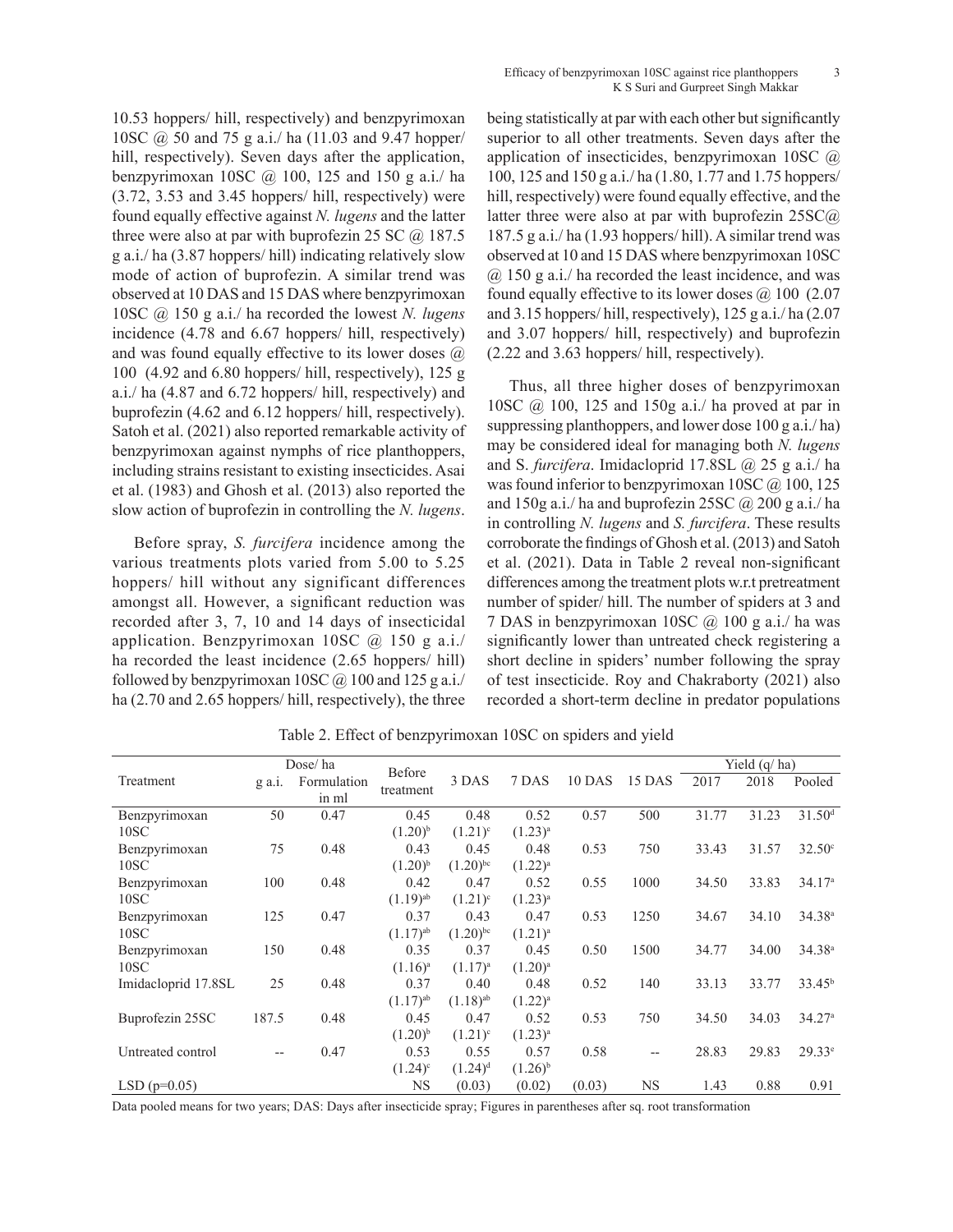after application of insecticides but reported subsequent gradual increase within a week. However, after the first week of spray, a gradual increase of spiders' number in benzpyrimoxan 10SC @ 100 g a.i./ ha (0.55/ hill at 10 DAS) was observed which was at par with untreated check (0.58/ hill at 10 DAS). Similarly, at 15 DAS the differences in spider population were non-significant among treatment plots. These results corroborate the findings of Satoh et al. (2021) on pollinators and beneficial arthropods.

Maximum yield was obtained with benzpyrimoxan 10SC @ 150 g a.i./ ha (34.77 q/ ha) during 2017 and benzpyrimoxan 10SC  $\omega$  125 g a.i./ ha (34.10) q/ ha) during 2018; but statistically at par with yield in plots treated with benzpyrimoxan 10SC  $\omega$  100 g a.i./ ha (34.50 and 33.83 q/ ha during 2017 and 2018, respectively) (Table 2). During 2018 the maximum yield was observed in benzpyrimoxan 10SC @ 125 g a.i./ ha (34.10 q/ ha) which was statistically at par with benzpyrimoxan 10SC  $\omega$  100 and 150 g a.i./ ha (and 34.00 q/ ha, respectively). The pooled yield data also showed a similar trend, with maximum grain yield being in benzpyrimoxan 10SC  $\omega$  150 g and 125 g a.i./ ha (34.38 q/ ha each). which was statistically at par with benzpyrimoxan 10SC  $\omega$  100 g a.i./ ha (34.17 q/ ha) and buprofezin 25SC (34.27 q/ ha) but significantly better than lower doses of benzpyrimoxan 10SC, imidacloprid 17.8SL (33.45 q/ ha) and untreated check (28.83 q/ ha). No crop phytotoxicity was observed in benzpyrimoxan 10SC doses viz., 50, 100, 125, 150, 200 and 250 g a.i./ ha.

### **ACKNOWLEDGEMENTS**

The authors thank the Head, Department of Entomology, Punjab Agricultural University, Ludhiana for providing the necessary facilities.

#### **REFERENCES**

- Anonymous, 2017. Package of practices for kharif crops. Punjab Agricultural University, Ludhiana. pp. 1-3.
- Asai T, Fukada M, Maekawa S, Ikeda K, Kanno H. 1983. Studies on the mode of action of buprofezin. I. Nymphicidal and ovicidal activities on the brown rice planthopper, *Nilaparvata lugens* Stal (Homoptera: Delphacidae). Applied Entomology and Zoology 18: 550-552.
- Balakrishna B, Satyanarayana P V. 2013. Genetics of brown planthopper (*Nilaparvata lugens* Stal.) resistance in elite donors of rice (*Oryza sativa* L.). The Bioscan 8: 1413-1416.
- Basanth Y S, Sannaveerappanavar V T, Gowda D K S. 2013. Susceptibility of different populations of *Nilaparvata lugens* from major rice growing areas of Karnataka, India to different groups of insecticides. Rice Science 20: 371-378.
- Catindig J L A, Arida G S, Baehaki S E, Bentur J S, Cuong L Q,

Norowi M, Rattanakam W, Sriratanasak W, Xia J, Ju Z. 2009. Situation of planthoppers in Asia. In: Planthoppers - new threats to the sustainability of intensive rice production systems in Asia. Heong K L, Hardy B (eds). International Rice Research Institute, Philippines. pp. 191-220.

- Dhakal A, Poudel S. 2020. Integrated pest management (IPM) and its application in rice - A review. Reviews in Food and Agriculture 1(2): 54-58.
- Fahad S, Saud S, Akhter A, Bajwa A A, Hassan S, Battaglia M, Adnan M, Wahid F, Datta R, Babur E, Danish S, Zarei T, Irshad I. 2021. Bio-based integrated pest management in rice: An agro-ecosystems friendly approach for agricultural sustainability. Journal of the Saudi Society of Agricultural Sciences 20(2): 94-102.
- Garrood W T, Zimmer C T, Gorman K J, Nauen R, Bassa C, Davies T G E 2016. Field-evolved resistance to imidacloprid and ethiprole in populations of brown planthopper, *Nilaparvata lugens* collected from a cross South and East Asia. Pest Management Science 72: 140-149.
- Ghosh A, Das A, Samanta A, Chatterjee M L, Roy A. 2013. Sulfoximine: A novel insecticide for management of rice brown planthopper in India. African Journal of Agricultural Research 8(38): 4798-4803.
- Gomez K A, Gomez A A. 1984. Statistical Procedures for Agricultural Research, 2nd edn. J. Wiley and Sons Inc, New York, USA. 704 pp.
- Gorman K, Liu Z, Denholm I, Bruggen K U, Nauen R. 2008. Neonicotinoid resistance in rice brown planthopper, *Nilaparvata lugens*. Pest Management Science 64(11): 1122-1125.
- Heinrichs E A, Cheillah S, Valencia S L, Arceo M B, Fabellar L T, Aquino G B, Pickin S. 1981. Manual for testing insecticides on rice. IRRI, Philippines. 134 pp.
- Henderson C F, Tilton E W. 1955. Tests with acaricides against the brow wheat mite. Journal of Economic Entomology 48: 157-161.
- Horgan F. 2009. Mechanisms of resistance: A major gap in understanding planthopper- rice interactions. In: Planthoppers - new threats to the sustainability of intensive rice production systems in Asia. Heong K L, Hardy B (eds). International Rice Research Institute, Philippines. pp. 281-302.
- Krishnaiah N V, Jhansi Lakshmi V, Pasalu I C, Katti G, Kondala R Y. 2006. Insecticide resistance development in brown planthopper (*Nilaparvata lugens* Stal.) populations in east Godawari district of Andhra Pradesh. Proceedings of 26<sup>th</sup> International Rice Research Conference, ICAR, New Delhi, 2006. pp. 424-425.
- Krishnaiah N V, Rama Prasad A S, Lingaiah T, Lakshmi Narayanamma V, Raju J, Srinivas S. 2004. Comparative toxicity of neonicotinoid and phenyl pyrazole insecticides against rice hoppers. Indian Journal of Plant Protection 32: 24-30.
- Lakshmi V J, Krishnaiah N V, Katti G, Pasalu I C, Bhanu K V. 2010. Development of insecticide resistance in rice brown planthopper and white backed planthopper in Godavari delta of Andhra Pradesh. Indian Journal of Plant Protection 38: 35-40.
- Ling Y, Huang F K, Long L P, Zhong Y, Yin W B, Huang S S, Wu B Q. 2011. Studies on the pesticide resistance of *Nilaparvata lugens* (Stål) in China and Vietnam. Chinese Journal of Applied Entomology 48: 1374-1380.
- Makkar G S, Bentur J S. 2017. Breeding for stem borer and gall midge resistance in rice. In: Arora R, Sandhu S (eds) Breeding Insect Resistant Crops for Sustainable Agriculture. Springer, Singapore. pp. 323-352.
- Matsumura M and Morimura S S. 2010. Recent status of insecticide resistance in Asian planthoppers. Japan Agricultural Research Quarterly 41: 225-230.